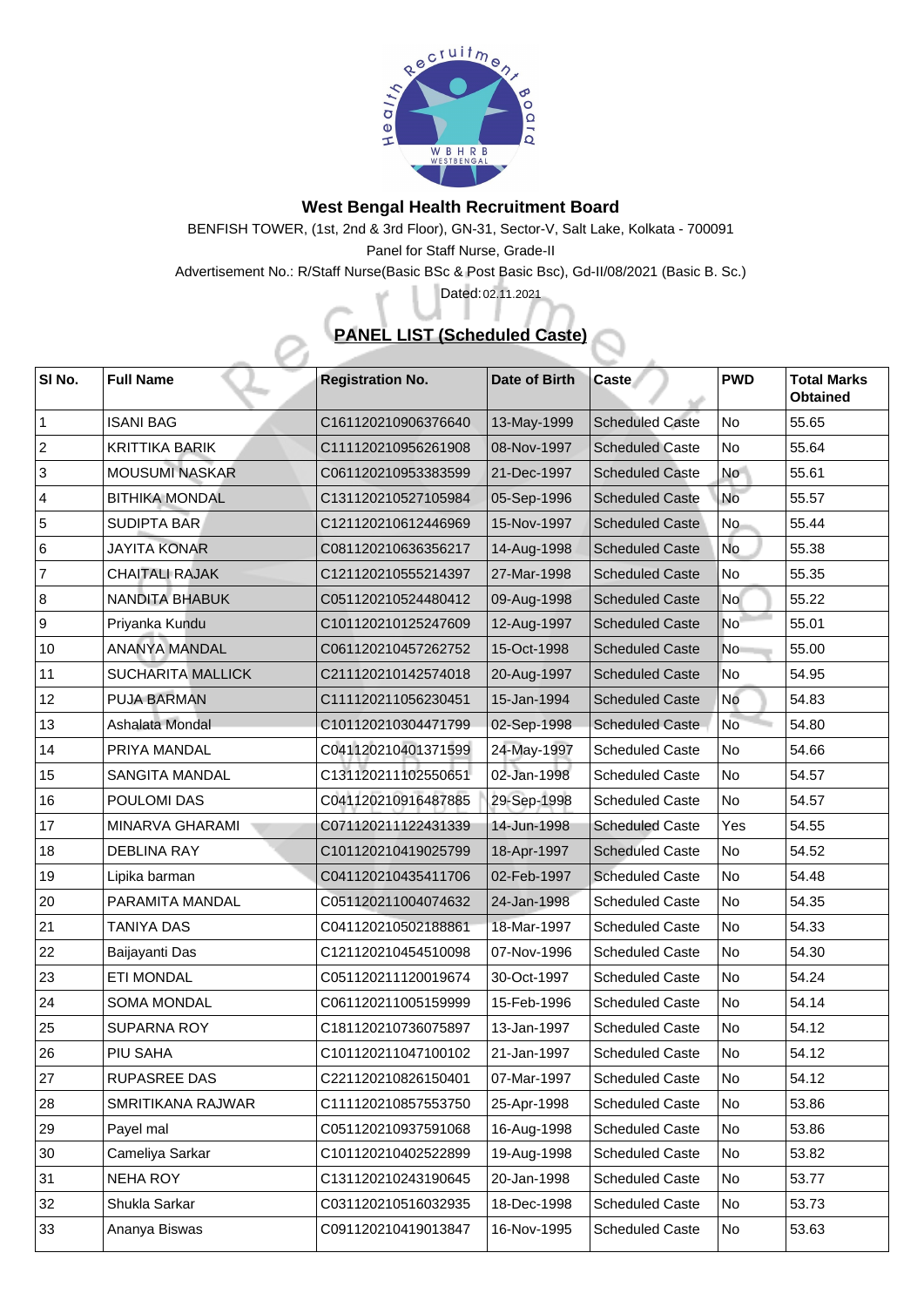| 34  | <b>Sneha Das</b>        | C031120211132061204 | 11-Apr-1998 | <b>Scheduled Caste</b> | <b>No</b>                | 53.60 |
|-----|-------------------------|---------------------|-------------|------------------------|--------------------------|-------|
| 35  | <b>MOUMITA DAS</b>      | C031120211255396131 | 07-Dec-1995 | <b>Scheduled Caste</b> | No                       | 53.59 |
| 36  | Lipika Bera             | C041120210138343317 | 27-Aug-1997 | <b>Scheduled Caste</b> | No                       | 53.53 |
| 37  | <b>DEBOSHREE HALDER</b> | C161120210838387134 | 09-Jan-1999 | <b>Scheduled Caste</b> | No                       | 53.48 |
| 38  | <b>MOUMITA BISWAS</b>   | C201120211131499311 | 09-Apr-1997 | <b>Scheduled Caste</b> | No                       | 53.45 |
| 39  | <b>Moumita Mandal</b>   | C121120210537111063 | 22-Apr-1999 | <b>Scheduled Caste</b> | No                       | 53.45 |
| 40  | <b>SAMAPTI MONDAL</b>   | C111120211201146940 | 15-Dec-1998 | <b>Scheduled Caste</b> | No                       | 53.43 |
| 41  | <b>Bidisha Samadder</b> | C031120211104019785 | 06-Oct-1997 | <b>Scheduled Caste</b> | No                       | 53.36 |
| 42  | Priya Mondal            | C051120210442454699 | 02-Apr-1999 | <b>Scheduled Caste</b> | No                       | 53.35 |
| 43  | <b>SUSMITA MANDAL</b>   | C051120210926403585 | 08-Feb-1997 | <b>Scheduled Caste</b> | No                       | 53.31 |
| 44  | <b>KALPANA ROY</b>      | C091120210959157719 | 16-Mar-1993 | <b>Scheduled Caste</b> | No                       | 53.29 |
| 45  | Joyita Jana             | C051120210922399220 | 28-Jan-1998 | <b>Scheduled Caste</b> | No                       | 53.28 |
| 46  | Jhuma Sarkar            | C081120211021271375 | 11-Nov-1998 | <b>Scheduled Caste</b> | No                       | 53.25 |
| 47  | <b>BRISHTI DAS</b>      | C041120210622548250 | 03-Oct-1996 | <b>Scheduled Caste</b> | No                       | 53.21 |
| 48  | <b>SUPRIYA MONDAL</b>   | C111120210153290680 | 15-May-1997 | <b>Scheduled Caste</b> | No                       | 53.16 |
| 49  | <b>PUJA MAJI</b>        | C111120210135525070 | 21-Oct-1996 | <b>Scheduled Caste</b> | No                       | 53.10 |
| 50  | <b>ANNESHA ROY</b>      | C061120211124212769 | 09-Aug-1996 | <b>Scheduled Caste</b> | No                       | 53.02 |
| 51  | Saswati Mandal          | C041120211102336005 | 29-Mar-1998 | <b>Scheduled Caste</b> | <b>No</b>                | 52.90 |
| 52  | Dipa Mondal             | C061120210343328217 | 15-Feb-1996 | <b>Scheduled Caste</b> | Yes                      | 52.85 |
| 53  | <b>SANJOGITA MONDAL</b> | C081120210321563762 | 11-Oct-1998 | <b>Scheduled Caste</b> | <b>No</b>                | 52.85 |
| 54  | Kuheli Roy              | C051120210337589778 | 10-Dec-1997 | <b>Scheduled Caste</b> | No                       | 52.84 |
| 55  | Soumya Mazumdar         | C041120211238225176 | 12-Feb-1997 | <b>Scheduled Caste</b> | No                       | 52.83 |
| 56  | <b>SHILPA MONDAL</b>    | C031120211130081736 | 12-Nov-1997 | <b>Scheduled Caste</b> | No                       | 52.83 |
| 57  | <b>SWARNALI SAHA</b>    | C081120211151378202 | 22-Aug-1997 | <b>Scheduled Caste</b> | $\overline{\mathsf{No}}$ | 52.82 |
| 58  | <b>SONALI BAGAL</b>     | C121120210108361676 | 22-Feb-1998 | <b>Scheduled Caste</b> | No                       | 52.82 |
| 59  | Payal Roy               | C041120211239490485 | 30-Sep-1996 | <b>Scheduled Caste</b> | No                       | 52.79 |
| 60  | Sayoni Rajak            | C101120210954186632 | 18-May-1998 | <b>Scheduled Caste</b> | No                       | 52.73 |
| 161 | <b>ANKITA DAS</b>       | C191120211102147958 | 13-Sep-1997 | <b>Scheduled Caste</b> | No                       | 52.69 |
| 62  | <b>KOYENA DAS</b>       | C281120210821445884 | 22-Aug-1998 | <b>Scheduled Caste</b> | No                       | 52.60 |
| 63  | TRISHA JODDAR           | C051120210548383869 | 25-Dec-1995 | <b>Scheduled Caste</b> | No                       | 52.56 |
| 64  | <b>KAKON SAHA</b>       | C091120211109236166 | 06-May-1998 | <b>Scheduled Caste</b> | No                       | 52.56 |
| 65  | Nandita Sarkar          | C121120210549355825 | 17-Oct-1996 | <b>Scheduled Caste</b> | No                       | 52.17 |
| 66  | Anamika Saha            | C101120210256013202 | 24-Nov-1997 | <b>Scheduled Caste</b> | No                       | 52.17 |
| 67  | Sutirtha das            | C041120210132204535 | 16-Dec-1996 | <b>Scheduled Caste</b> | No                       | 52.16 |
| 68  | Purnima Jana            | C061120211214318151 | 27-Sep-1996 | <b>Scheduled Caste</b> | No                       | 52.12 |
| 69  | <b>PALLABI BARMA</b>    | C131120210438052826 | 07-Apr-1998 | <b>Scheduled Caste</b> | No                       | 51.99 |
| 70  | <b>DIPA BALA</b>        | C131120210214382362 | 30-Jan-1997 | <b>Scheduled Caste</b> | No                       | 51.98 |
| 71  | Sayanika Pramanik       | C061120210721299990 | 28-Dec-1996 | <b>Scheduled Caste</b> | No                       | 51.92 |
| 72  | Tania Das               | C031120210401506571 | 22-Oct-1993 | <b>Scheduled Caste</b> | No                       | 51.90 |
| 73  | <b>SUTAPA MONDAL</b>    | C081120211002511665 | 04-Apr-1998 | <b>Scheduled Caste</b> | No                       | 51.85 |
| 74  | <b>Riya Mondal</b>      | C271120210853574642 | 31-Aug-1996 | <b>Scheduled Caste</b> | No                       | 51.77 |
| 75  | <b>MINU MIDYA</b>       | C111120210639325148 | 24-May-1998 | <b>Scheduled Caste</b> | No                       | 51.77 |
| 76  | Tiasha Das              | C051120210839003572 | 28-Jul-1999 | <b>Scheduled Caste</b> | No                       | 51.70 |
| 77  | Prama Das               | C071120210826257604 | 28-Jan-1999 | <b>Scheduled Caste</b> | No                       | 51.63 |
| 78  | Baishaki Sarkar         | C121120210717089855 | 07-May-1997 | <b>Scheduled Caste</b> | No                       | 51.43 |
| 79  | <b>JHUMPA SARDAR</b>    | C101120210422168085 | 14-Jan-1998 | <b>Scheduled Caste</b> | No                       | 51.43 |
| 80  | <b>PUJA PRAMANICK</b>   | C031120210117503231 | 01-Feb-1998 | <b>Scheduled Caste</b> | No                       | 51.42 |
| 81  | <b>BAISHAKHI NASKAR</b> | C121120210535381442 | 12-May-1997 | <b>Scheduled Caste</b> | No                       | 51.36 |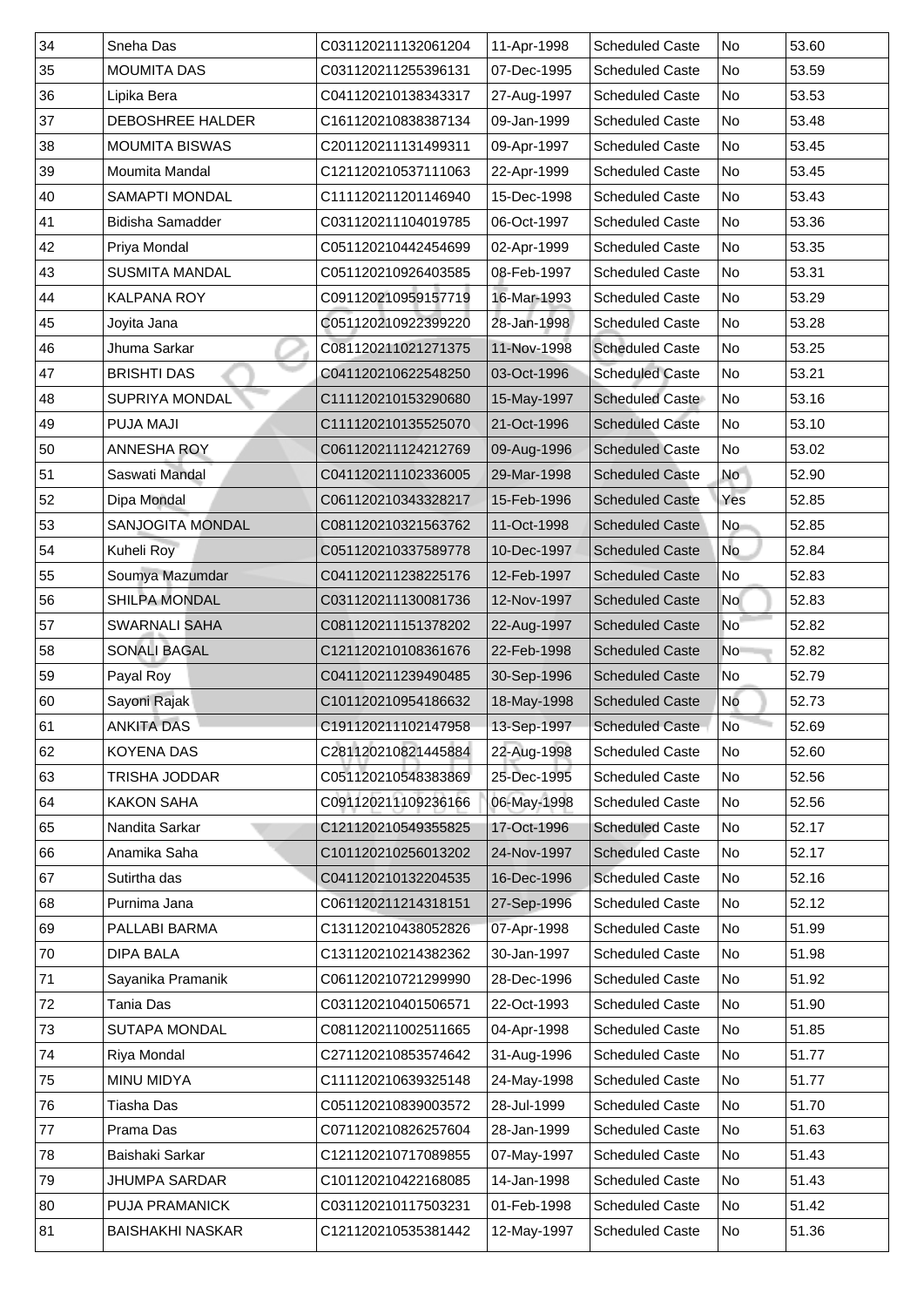| 82  |                                           |                                            |                            |                                                  |                |                |
|-----|-------------------------------------------|--------------------------------------------|----------------------------|--------------------------------------------------|----------------|----------------|
| 83  | <b>DEBLINA RAY</b><br><b>KUHELI BANIK</b> | C201120211146436020<br>C161120210600063437 | 20-Sep-1997<br>30-Oct-1999 | <b>Scheduled Caste</b><br><b>Scheduled Caste</b> | No<br>No       | 51.36<br>51.17 |
| 84  | <b>SWAGATA SAHA</b>                       | C061120210630589644                        | 09-Oct-1997                | <b>Scheduled Caste</b>                           | No             | 51.13          |
| 85  | <b>Banashree Sardar</b>                   | C031120210807389735                        | 23-Jul-1995                | <b>Scheduled Caste</b>                           | No             | 51.11          |
| 86  | Joyanti haldar                            | C141120210741484293                        | 07-Nov-1997                | <b>Scheduled Caste</b>                           | No             | 51.10          |
| 87  | <b>PAYEL MALLICK</b>                      | C161120210732199520                        | 05-Apr-1997                | <b>Scheduled Caste</b>                           | No             | 51.05          |
| 88  | <b>SHARNALI DAS</b>                       | C071120210117400587                        | 21-Aug-1996                | <b>Scheduled Caste</b>                           | No             | 51.01          |
| 89  | Kalpana shit                              | C041120211011471651                        | 11-Aug-1996                | <b>Scheduled Caste</b>                           | No             | 50.98          |
| 90  | <b>SUSMITA PAKHIRA</b>                    | C121120210736463099                        | 02-Mar-1998                | <b>Scheduled Caste</b>                           | N <sub>o</sub> | 50.96          |
| 91  | Sangita Saha                              | C101120210143170743                        | 16-Jul-1997                | <b>Scheduled Caste</b>                           | No             | 50.92          |
| 92  | Poly Gayen                                | C051120210234240550                        | 17-Oct-1998                | <b>Scheduled Caste</b>                           | No             | 50.92          |
| 93  | <b>AISHWARYA NASKAR</b>                   | C051120211105228133                        | 06-Jun-1998                | <b>Scheduled Caste</b>                           | No             | 50.90          |
| 94  | Nabanita Gayen                            | C031120211114368673                        | 12-Apr-1997                | <b>Scheduled Caste</b>                           | No             | 50.87          |
| 95  | <b>ARPITA MONDAL</b>                      | C261120211000535333                        | 04-Jan-1999                | <b>Scheduled Caste</b>                           | No             | 50.85          |
| 96  | <b>PRIYANKA</b>                           | C261120210952317311                        | 28-Feb-1996                | <b>Scheduled Caste</b>                           | No             | 50.81          |
| 97  | Chumki Maji                               | C081120210833156343                        | 08-Jul-1996                | <b>Scheduled Caste</b>                           | No             | 50.73          |
| 98  | Labani Sarkar                             | C111120210948416337                        | 24-Apr-1999                | <b>Scheduled Caste</b>                           | No             | 50.69          |
| 99  | <b>Prity Das</b>                          | C051120211108351798                        | 14-Sep-1996                | <b>Scheduled Caste</b>                           | <b>No</b>      | 50.67          |
| 100 | <b>KANKANA RAJAK</b>                      | C101120211119311747                        | 17-Mar-1998                | <b>Scheduled Caste</b>                           | No             | 50.59          |
| 101 | <b>AROMA CHOWDHURY</b>                    | C101120211031001955                        | 15-Jan-1998                | <b>Scheduled Caste</b>                           | No             | 50.55          |
| 102 | <b>SANJITA BISWAS</b>                     | C061120211134500359                        | 06-Mar-1999                | <b>Scheduled Caste</b>                           | No             | 50.46          |
| 103 | Monideepa Naskar                          | C091120211101370137                        | 07-Oct-1996                | <b>Scheduled Caste</b>                           | No             | 50.43          |
| 104 | <b>PRIYANKA MANDAL</b>                    | C131120210710513190                        | 12-Oct-1997                | <b>Scheduled Caste</b>                           | <b>No</b>      | 50.34          |
| 105 | <b>PAYEL MONDAL</b>                       | C141120211202188773                        | 01-Dec-1994                | <b>Scheduled Caste</b>                           | No             | 50.29          |
| 106 | <b>NIBEDITA DAS</b>                       | C061120210620465379                        | 26-Aug-1997                | <b>Scheduled Caste</b>                           | N <sub>o</sub> | 50.18          |
| 107 | Nimisha Halder                            | C071120211110350276                        | 07-Jun-1993                | <b>Scheduled Caste</b>                           | No             | 50.17          |
| 108 | Shilpa Sardar                             | C091120210834395585                        | 01-Jan-1997                | <b>Scheduled Caste</b>                           | <b>No</b>      | 50.09          |
| 109 | <b>DISHA SARKAR</b>                       | C181120211240244275                        | 26-Oct-1997                | <b>Scheduled Caste</b>                           | No             | 50.06          |
| 110 | <b>MADHUMITA BANIK</b>                    | C081120210640152362                        | 25-Nov-1996                | <b>Scheduled Caste</b>                           | No             | 50.03          |
| 111 | PRIYANKA PRAMANIK                         | C051120210808362894                        | 05-Dec-1998                | <b>Scheduled Caste</b>                           | No             | 49.94          |
| 112 | Susmita Karan                             | C041120210213050459                        | 28-Mar-1997                | <b>Scheduled Caste</b>                           | No             | 49.93          |
| 113 | <b>PRITI BISWAS</b>                       | C111120211105196090                        | 25-Mar-1997                | <b>Scheduled Caste</b>                           | No             | 49.80          |
|     |                                           |                                            |                            |                                                  |                |                |
| 114 | <b>MITA BISWAS</b>                        | C051120211037177027                        | 21-Feb-1999                | <b>Scheduled Caste</b>                           | No             | 49.66          |
| 115 | <b>JOGMAYA MISTRI</b>                     | C121120210644268906                        | 07-Jul-1997                | <b>Scheduled Caste</b>                           | No             | 49.61          |
| 116 | <b>SOUMI BISWAS</b>                       | C051120211127295928                        | 13-Nov-1996                | <b>Scheduled Caste</b>                           | No             | 49.50          |
| 117 | <b>SREETAMA ROY</b>                       | C061120210244445407                        | 24-Jun-1997                | <b>Scheduled Caste</b>                           | No             | 49.47          |
| 118 | <b>MADHUSREE MONDAL</b>                   | C161120210536019150                        | 14-Feb-1997                | <b>Scheduled Caste</b>                           | No             | 49.40          |
| 119 | RADHARANI MANDAL                          | C201120210115178919                        | 15-Oct-1999                | <b>Scheduled Caste</b>                           | No             | 49.26          |
| 120 | Moumita Jana                              | C111120211101135627                        | 01-Mar-1998                | <b>Scheduled Caste</b>                           | No             | 49.18          |
| 121 | Dolan chanpa Mandal                       | C111120210552331100                        | 17-Mar-1996                | <b>Scheduled Caste</b>                           | No             | 49.09          |
| 122 | <b>AISHWARYA ROY</b>                      | C041120210217456424                        | 25-Dec-1998                | <b>Scheduled Caste</b>                           | No             | 49.08          |
| 123 | Mousumi Saha                              | C031120211053592550                        | 25-Jul-1998                | <b>Scheduled Caste</b>                           | No             | 49.04          |
| 124 | <b>SANGHATI MONDAL</b>                    | C031120211052360339                        | 06-Mar-1996                | <b>Scheduled Caste</b>                           | No             | 48.97          |
| 125 | PRIYA ROY                                 | C051120211221582368                        | 18-Jan-1995                | <b>Scheduled Caste</b>                           | No             | 48.96          |
| 126 | ARPITA PATRA                              | C121120210606200218                        | 20-Mar-1993                | <b>Scheduled Caste</b>                           | No             | 48.92          |
| 127 | Sumana Mallick                            | C101120211152164486                        | 15-Jan-1996                | <b>Scheduled Caste</b>                           | No             | 48.83          |
| 128 | <b>SWETCHANDRA MONDAL</b>                 | C131120210331266724                        | 07-Feb-1998                | <b>Scheduled Caste</b>                           | No             | 48.74          |
| 129 | <b>SEULI DOLAI</b>                        | C111120210835091010                        | 14-Mar-1998                | <b>Scheduled Caste</b>                           | No             | 48.73          |